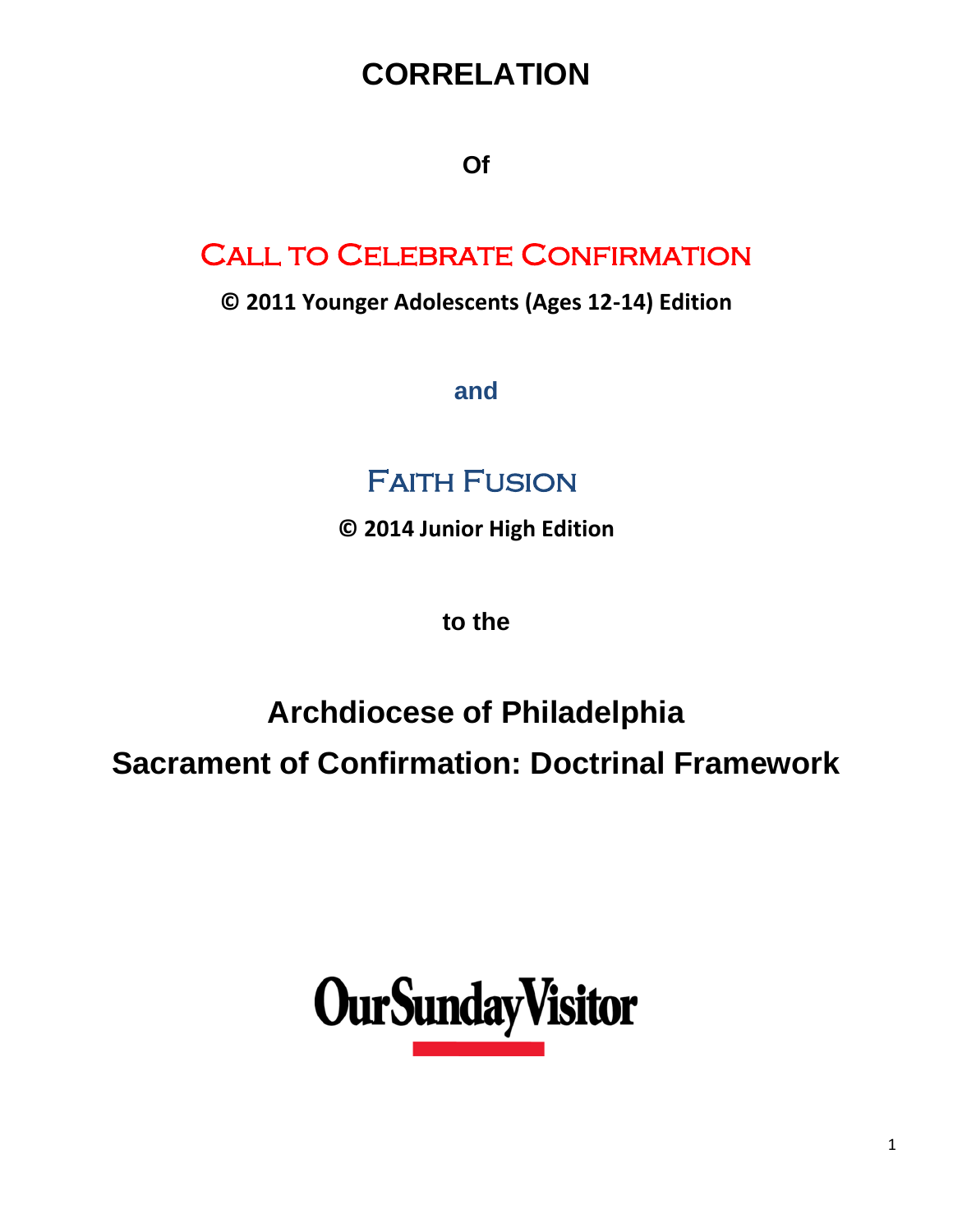| <b>Standards</b>                                           | <b>Faith Fusion</b>                                                                                                                                                                                                                                                                            | <b>Call to Celebrate-</b>                                                                                                                                                                                                                                                                 |
|------------------------------------------------------------|------------------------------------------------------------------------------------------------------------------------------------------------------------------------------------------------------------------------------------------------------------------------------------------------|-------------------------------------------------------------------------------------------------------------------------------------------------------------------------------------------------------------------------------------------------------------------------------------------|
|                                                            | <b>Junior High</b>                                                                                                                                                                                                                                                                             | <b>Confirmation</b>                                                                                                                                                                                                                                                                       |
|                                                            |                                                                                                                                                                                                                                                                                                | <b>Younger adolescents</b>                                                                                                                                                                                                                                                                |
|                                                            |                                                                                                                                                                                                                                                                                                | (ages 12-14)                                                                                                                                                                                                                                                                              |
| I. Trinity: Central mystery of the faith (CCC, no.<br>234) | 28, 30, 36, 44<br>Catechism Q & A 29<br>Know It! 29, 31<br><b>Catechism 29</b><br>Let Us Pray 31<br>Your Turn 32<br><b>Catechist Guide</b><br><b>Optional Activity:</b><br><b>What the Creed means</b><br>29                                                                                   | 32<br><b>Faith Focus 36</b><br>Glossary 115<br><b>Catechist Edition</b><br><b>Liturgical Background 2</b><br><b>Facilitator Background 32</b><br><b>Ritual Background 27</b>                                                                                                              |
| A. One God in Three Divine Person: Father, Son             | <b>God the Father</b>                                                                                                                                                                                                                                                                          | <b>God the Father</b>                                                                                                                                                                                                                                                                     |
| and Holy Spirit (CCC. Nos. 238-240)                        | 28, 29, 114-117, 122,                                                                                                                                                                                                                                                                          | 5, 6, 7, 11, 32                                                                                                                                                                                                                                                                           |
|                                                            | 176                                                                                                                                                                                                                                                                                            | <b>Written in Hearts 7</b>                                                                                                                                                                                                                                                                |
|                                                            | Opening Prayer and<br>Live It Out 25                                                                                                                                                                                                                                                           | <b>Closing Prayer in Opening</b><br>Ritual 3, 15, 27, 39,                                                                                                                                                                                                                                 |
|                                                            | <b>Bible Boost 26</b>                                                                                                                                                                                                                                                                          |                                                                                                                                                                                                                                                                                           |
|                                                            | Catechism Q & A 29                                                                                                                                                                                                                                                                             |                                                                                                                                                                                                                                                                                           |
|                                                            | Your Turn Part B. 32                                                                                                                                                                                                                                                                           | <b>Catechist Edition</b>                                                                                                                                                                                                                                                                  |
|                                                            | <b>Catholic Source Book</b>                                                                                                                                                                                                                                                                    | Cultural Background 6                                                                                                                                                                                                                                                                     |
|                                                            | 198, 199, 200,                                                                                                                                                                                                                                                                                 | Quick Review 7                                                                                                                                                                                                                                                                            |
|                                                            | <b>Catechist Guide</b>                                                                                                                                                                                                                                                                         |                                                                                                                                                                                                                                                                                           |
|                                                            | <b>Music Connection 31</b>                                                                                                                                                                                                                                                                     |                                                                                                                                                                                                                                                                                           |
|                                                            | God the Son<br>20, 28, 29, 37, 44, 86,<br>166, 176<br>Let Us Pray 31<br><b>Our Catholic Tradition</b><br>36<br>Catechism Q & A 37<br>Know It! 37, 47, 119<br><b>Bible Boost 86</b><br><b>Catholic Source Book</b><br>198, 199, 218-219<br><b>Catechist Guide</b><br><b>Music Connection 39</b> | <b>God the Son</b><br>17, 18, 19, 24, 31, 32, 66,<br>67, 68, 79, 90<br>Share the Word 19, 67, 79,<br>91<br>Faith Focus 18, 66, 72, 78<br>Scripture 18<br>Go to the Source 78<br>Glossary 114<br><b>Catechist Edition</b><br>Cultural Background 18, 66<br>Scriptural Background 19,<br>67 |
|                                                            |                                                                                                                                                                                                                                                                                                |                                                                                                                                                                                                                                                                                           |
|                                                            | <b>God the Holy Spirit</b><br>20, 21, 30, 34, 42-48,<br>58, 124<br>Know It! 31, 43, 47<br>Bible Boost 26, 42                                                                                                                                                                                   | <b>God the Holy Spirit</b><br>9, 17, 29, 32-33, 36, 37, 41,<br>45, 80,<br>Faith Focus 84<br>Signs of Faith 28                                                                                                                                                                             |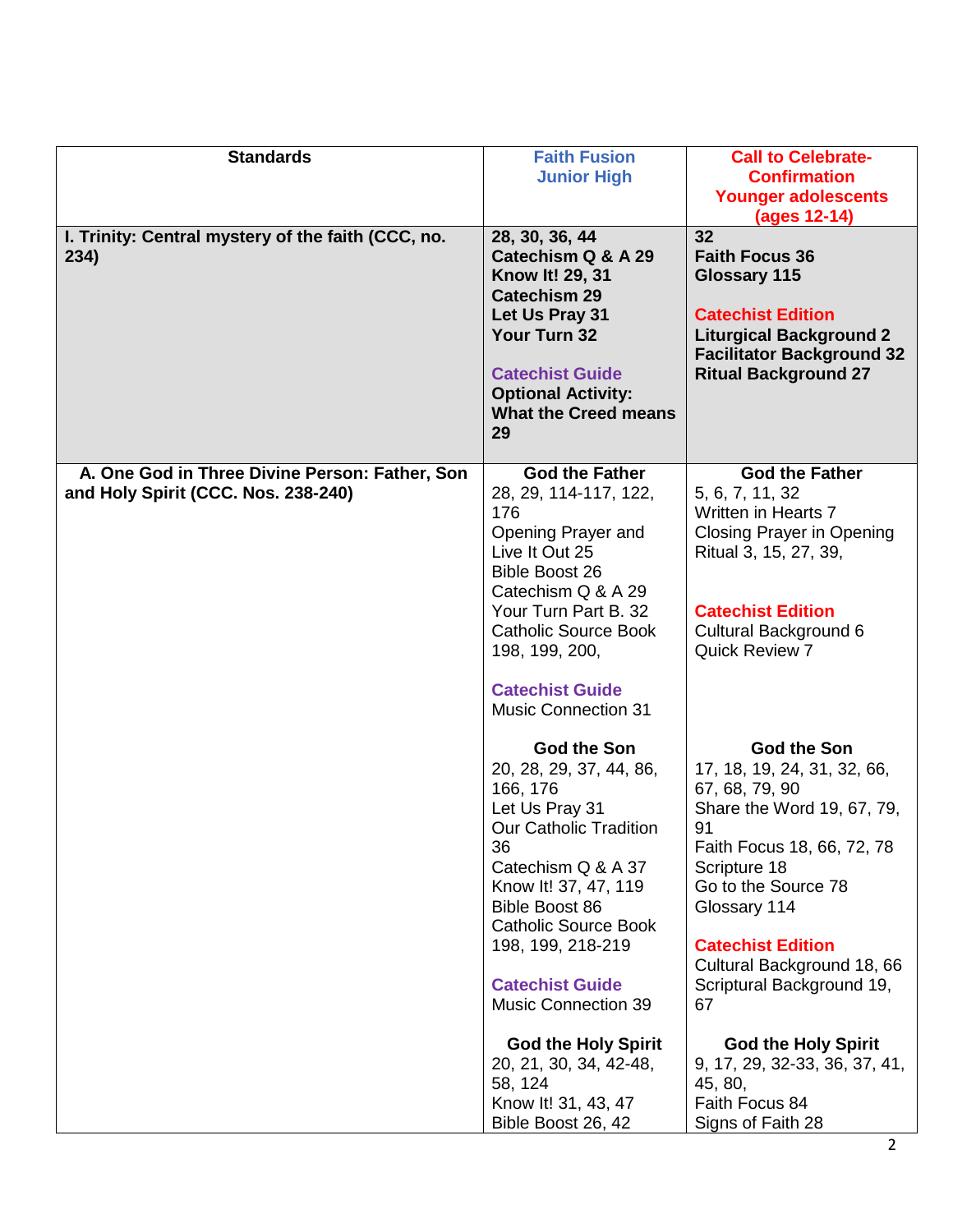|                                                                     | Opening Prayer and<br>Live It Out 41<br><b>Our Catholic Tradition</b><br>44<br>Catechism Q & A 45,<br>81,89, 125<br>Let Us Pray 47<br><b>Catholic Source Book</b><br>198, 199, 206<br><b>Catechist Guide</b><br><b>Optional Activity 45</b><br>Music Connections 47 | Closing Prayer 23, 35<br>Share Together 37<br>Ritual Prayer at the<br>beginning of the lesson-2,<br>14, 26, 38, 50, 62, 74, 86<br>Glossary 114<br><b>Catechist Edition</b><br>Liturgical Background 26 |
|---------------------------------------------------------------------|---------------------------------------------------------------------------------------------------------------------------------------------------------------------------------------------------------------------------------------------------------------------|--------------------------------------------------------------------------------------------------------------------------------------------------------------------------------------------------------|
| B. First Person of the Trinity: God, the Father<br>(CCC., 199-227)  | 28, 29, 114-117, 122,<br>176<br>Opening Prayer and<br>Live It Out 25<br><b>Bible Boost 26</b><br>Catechism Q & A 29<br>Your Turn Part B. 32<br><b>Catholic Source Book</b><br>198, 199, 200,<br><b>Catechist Guide</b><br><b>Music Connection 31</b>                | 5, 6, 7, 11, 32<br>Written in Hearts 7<br><b>Closing Prayer in Opening</b><br>Ritual 3, 15, 27, 39,<br><b>Catechist Edition</b><br>Cultural Background 6<br><b>Quick Review 7</b>                      |
| B1. Humankind's desire for God (CCC, nos. 27-<br>30)                | $17 - 20$ ,<br><b>Our Catholic Tradition</b><br>20<br>Know It! 21<br>Let Us Pray 22<br>Opening Prayer and<br>Live It Out 17<br><b>Catechist Guide</b><br><b>Music Connection 23</b>                                                                                 | 5, 6                                                                                                                                                                                                   |
| B2. God's loving plan for salvation (CCC, nos.<br>$51-64)$          | 114, 116, 122, 124<br>Catechism Q & A 117<br><b>Our Catholic Tradition</b><br>28                                                                                                                                                                                    | 5, 6<br>Written in Hearts 7<br>Share the Word 7<br>Glossary 114<br><b>Catechist Edition</b><br>Cultural Background 6<br>Scriptural Background 7                                                        |
| C. Second Person of the Trinity: God the Son<br>(CCC, nos. 430-455) | 20, 28, 29, 37, 44, 86,<br>166, 176<br>Let Us Pray 31<br><b>Our Catholic Tradition</b><br>36<br>Catechism Q & A 37<br>Know It! 37, 47                                                                                                                               | 17, 18, 19, 24, 31, 32, 66,<br>67, 68, 79, 90<br>Share the Word 19, 67, 79,<br>91<br>Faith Focus 18, 66, 72, 78<br>Scripture 18<br>Go to the Source 78                                                 |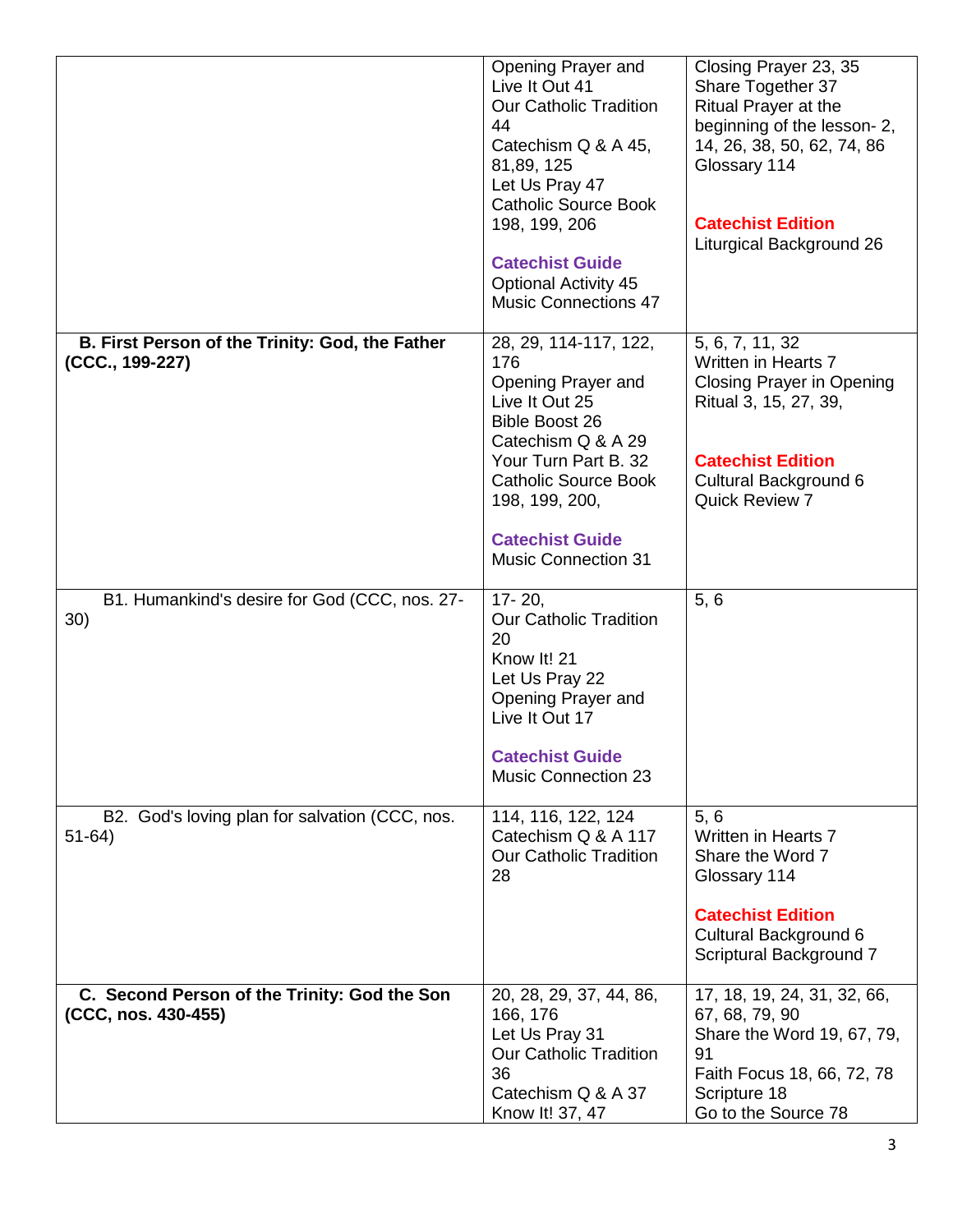| C1. Jesus means God saves (CCC, no. 430)                                   | <b>Bible Boost 86</b><br><b>Catholic Source Book</b><br>198, 199, 218-219<br><b>Catechist Guide</b><br><b>Music Connection 39</b><br>36-37                                                                                  | Glossary 114<br><b>Catechist Edition</b><br>Cultural Background 18, 66<br>Scriptural Background 19,<br>67<br>24, 31, 56 |
|----------------------------------------------------------------------------|-----------------------------------------------------------------------------------------------------------------------------------------------------------------------------------------------------------------------------|-------------------------------------------------------------------------------------------------------------------------|
|                                                                            | Sacred Scripture 34<br><b>Our Catholic Tradition</b><br>36<br>Catechism Q & A 37<br>Know It! 47, 135                                                                                                                        | <b>Catechist Edition</b><br>Cultural Background 30                                                                      |
| C2. Jesus's relationship with the Father (CCC,<br>nos. 583, 2779-2785)     | 33-35, 166<br><b>Bible Boost 86</b><br>Know It! 119<br>Catechism Q & A 177<br>Sacred Scripture 166<br>Stop and Think 167                                                                                                    | 24,66<br>Glossary 114                                                                                                   |
| C3. The New Law: Fulfillment of the Old<br>Testament {CCC, nos. 1965-1972) | 28, 132-133, 138, 140,<br>146<br><b>Catholic Source Book</b><br>205<br>Know It!! 29, 133, 141<br>Start Living 147<br>Stop and Think 147                                                                                     | $6 - 7$                                                                                                                 |
| C4. Paschal Mystery (CCC, nos. 1084-1090;<br>1113-1130)                    | 36-39, 80,<br><b>Our Catholic Tradition</b><br>36<br>Know It! 37<br>Being Catholic 109<br><b>Catholic Source Book-</b><br>Liturgical Year 218-219<br>Glossary 221<br><b>Catechist Guide</b><br><b>ACRE Connection 40</b>    | 89,<br>Faith Focus 72, 92                                                                                               |
| C5. Call to Discipleship (CCC, nos. 425-429)                               | 43-48, 50-51, 102-103<br>Bible Boost 50, 66<br>Know and Believe 37<br>Start Living 67<br><b>Discipleship</b><br>145-152<br>153-162<br><b>Catholic Social</b><br>Teaching 23, 39, 55, 71,<br>91, 107, 127, 143, 159,<br>179, | Faith Focus 66, 92<br>Glossary 114<br><b>Catechist Edition</b><br>Faith in Action 11, 23<br>Facilitator Background 56   |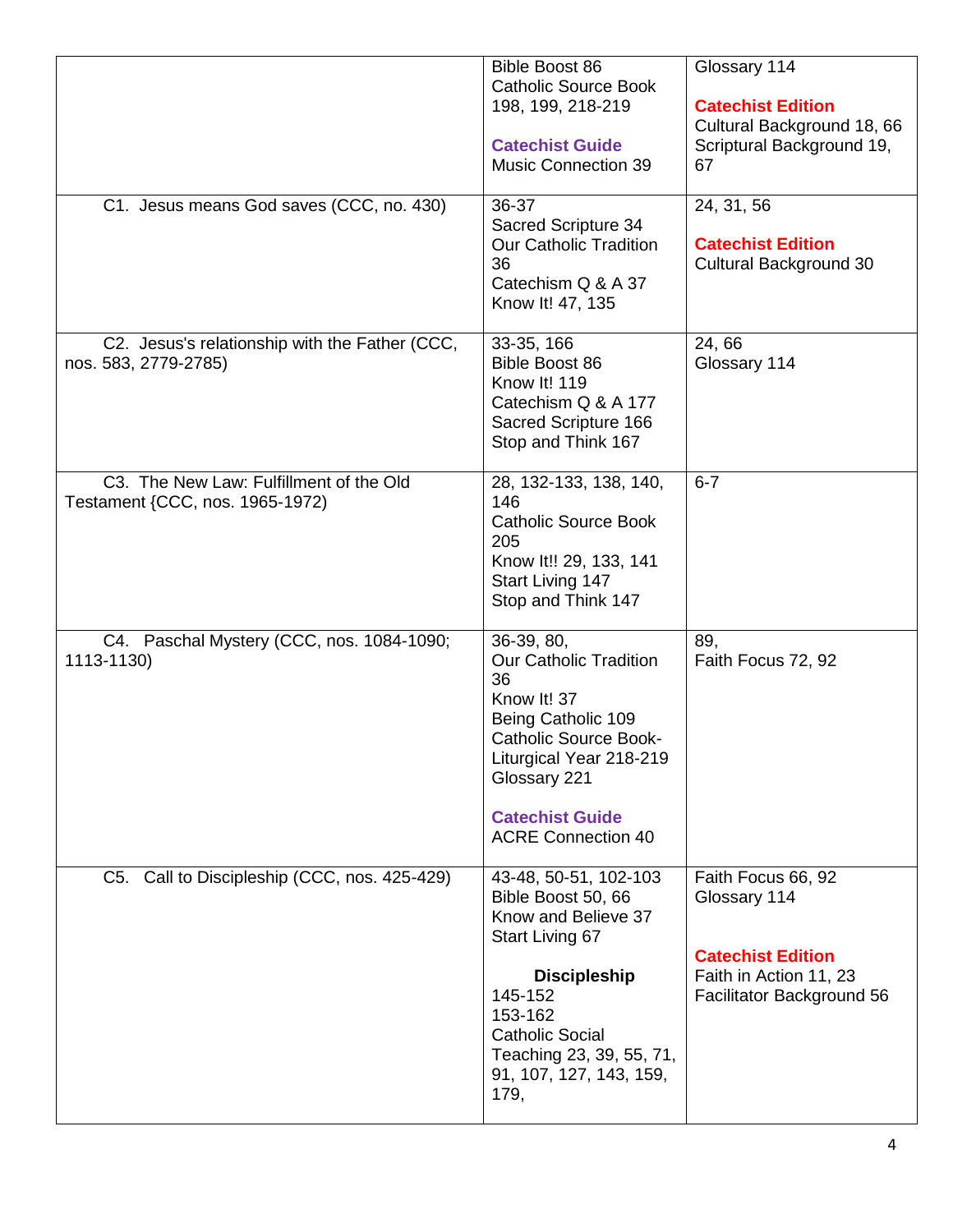| C5a. Beatitudes (CCC, nos. 1716-1724)                                       | 154-162<br>Start Living 155<br><b>Our Catholic Tradition</b><br>156<br>Know It! 157<br>Opening Prayer and<br>Live It Out 153<br><b>Catholic Source Book -</b><br>The Beatitudes 207<br><b>Catechist Guide</b><br><b>Music Connections 158</b><br><b>Optional Activity:</b><br>Illustrating the<br>Beatitudes 157              | Sermon on the Mount 67<br>Go to the Source 66<br>Share the Word 67<br><b>Catechist Edition</b><br>Scriptural Background 67                                                                                                                                                                |
|-----------------------------------------------------------------------------|-------------------------------------------------------------------------------------------------------------------------------------------------------------------------------------------------------------------------------------------------------------------------------------------------------------------------------|-------------------------------------------------------------------------------------------------------------------------------------------------------------------------------------------------------------------------------------------------------------------------------------------|
| C5b. Works of Mercy (CCC, nos. 2443-<br>2449)                               | 156-162<br><b>Know It! 157</b><br><b>Catholic Source Book</b><br>206<br><b>Catechist Guide</b><br>Music Connections 158,<br>161                                                                                                                                                                                               | Catholic Source Book 112                                                                                                                                                                                                                                                                  |
| C5c. Great Commission (CCC, no. 2)                                          | 50-51<br><b>Bible Boost 50</b>                                                                                                                                                                                                                                                                                                | 90, 91, 92, 93<br><b>Rite of Confirmation 92</b>                                                                                                                                                                                                                                          |
| C5d. Promise of the Holy Spirit (CCC, no.<br>1287)                          | 26, 42-44<br><b>Our Catholic Tradition</b><br>44<br><b>Bible Boost 42</b><br><b>Sacred Scripture 42</b><br>Know IT! 43<br><b>Catechist Guide</b><br><b>Music Connections 47</b>                                                                                                                                               | 30, 31<br>Faith Focus 30                                                                                                                                                                                                                                                                  |
| D. Third Person of the Holy Trinity, the Holy<br>Spirit (CCC, nos. 687-741) | 20, 21, 30, 34, 42-48,<br>58, 124<br>Know It! 31, 43, 47<br>Bible Boost 26, 42<br>Opening Prayer and<br>Live It Out 41<br><b>Our Catholic Tradition</b><br>44<br>Catechism Q & A 45,<br>81,89, 125<br>Let Us Pray 47<br><b>Catholic Source Book</b><br>198, 199, 206<br><b>Catechist Guide</b><br><b>Optional Activity 45</b> | 9, 17, 29, 32-33, 36, 37, 41,<br>45, 80,<br>Faith Focus 84<br>Signs of Faith 28<br>Closing Prayer 23, 35<br>Share Together 37<br>Ritual Prayer at the<br>beginning of the lesson-2,<br>14, 26, 38, 50, 62, 74, 86<br>Glossary 114<br><b>Catechist Edition</b><br>Liturgical Background 26 |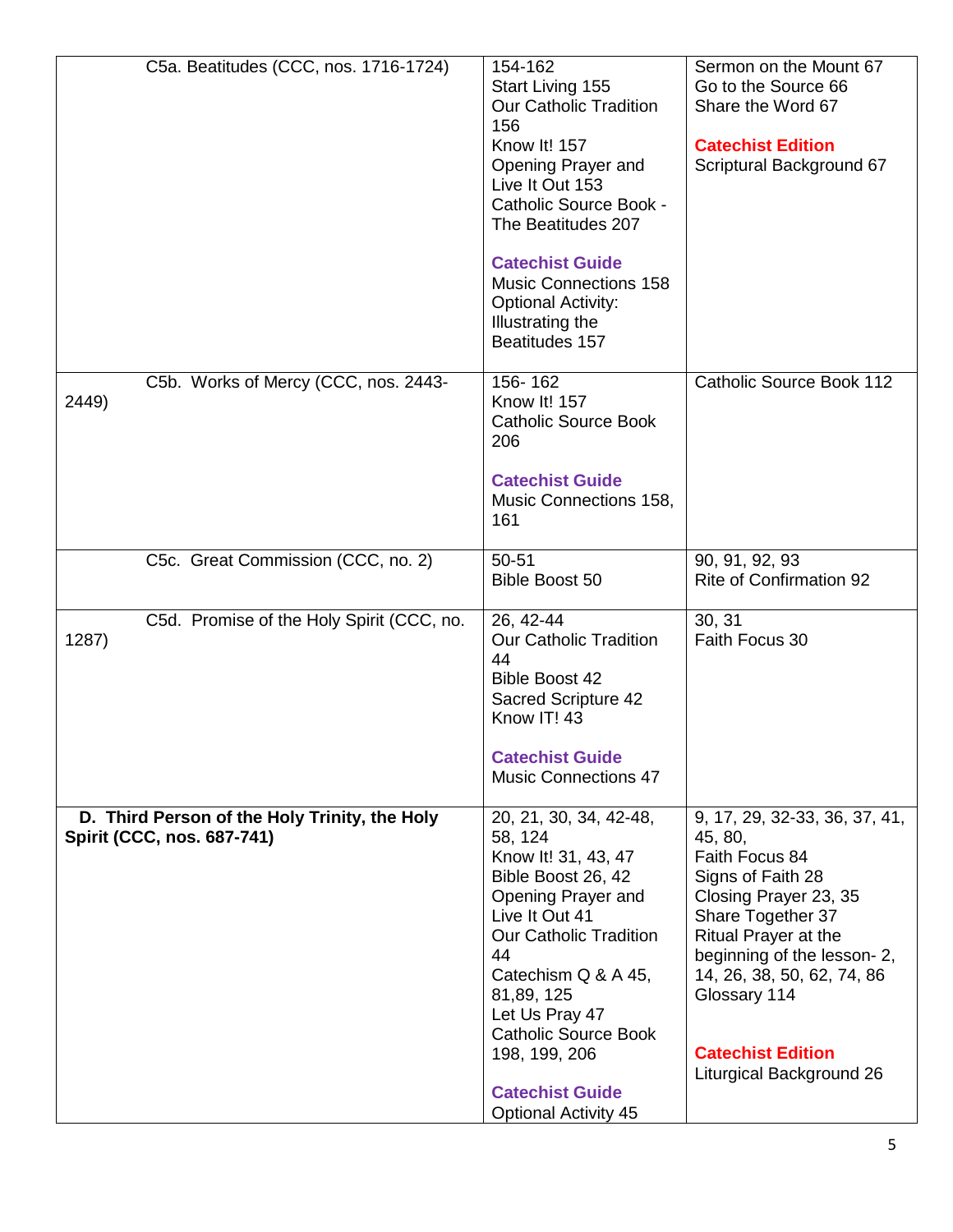|                                                              | <b>Music Connections 47</b>                                                                                                                                                                                                                                                                                        |                                                                                                                                                                                                                                                   |
|--------------------------------------------------------------|--------------------------------------------------------------------------------------------------------------------------------------------------------------------------------------------------------------------------------------------------------------------------------------------------------------------|---------------------------------------------------------------------------------------------------------------------------------------------------------------------------------------------------------------------------------------------------|
| D1. Consubstantial with the Father and Son<br>(CCC, no. 689) | 16, 28, 30, 36, 44<br>Catechism Q & A 29<br>Know It! 29, 31<br><b>Calendar Connection 29</b><br>Catechism 29<br>Let Us Pray 31<br>Your Turn 32<br><b>Catholic Source Book</b><br>199<br><b>Catechist Guide</b><br><b>Optional Activity: What</b><br>the Creed means 29                                             | 32<br>Faith Focus 36<br>Glossary 115<br><b>Catechist Edition</b><br><b>Liturgical Background 2</b><br>Facilitator Background 32<br><b>Ritual Background 27</b>                                                                                    |
| D2. Name (CCC, no. 691)- Holy Spirit                         | 20, 21, 30, 34, 42-48,<br>58, 124<br>Know It! 31, 43, 47<br>Bible Boost 26, 42<br>Opening Prayer and<br>Live It Out 41<br><b>Our Catholic Tradition</b><br>44<br>Catechism Q & A 45,<br>81,89, 125<br>Let Us Pray 47<br><b>Catholic Source Book</b><br>196, 198, 199, 206                                          | 9, 17, 29, 32-33, 36, 37, 41,<br>45, 80,<br>Faith Focus 84<br>Signs of Faith 28<br>Closing Prayer 23, 35<br>Share Together 37<br>Ritual Prayer at the<br>beginning of the lesson-2,<br>14, 26, 38, 50, 62, 74, 86<br>Glossary 114                 |
| D3. Titles (CCC, nos. 692-693)                               | 44, also refer to the<br>above citation                                                                                                                                                                                                                                                                            | 29, 30, 36, 62, 65<br>Talk about it 29<br>Share the Word 31<br>Closing Prayer 35<br>Glossary - Advocate 114;<br>Paraclete- 115; Sanctifier-<br>115                                                                                                |
| D4. Symbols of the Holy Spirit (CCC, nos. 694-<br>701)       | Catechism Q & A 45                                                                                                                                                                                                                                                                                                 | Symbols of the Holy Spirit<br>4, 21, 33, 45, 57, 69, 76, 88                                                                                                                                                                                       |
| II. The Church (CCC, nos. 1748-                              | 16, 50-56, 130-136<br><b>Opening Prayer and</b><br><b>Live It Out 49, 129</b><br><b>Our Catholic Tradition</b><br>53<br><b>Know and Believe 53</b><br>Know it! 53<br><b>Catholic Source Book-</b><br><b>Vatican II 214-215</b><br><b>Catechist Guide</b><br><b>More about 52-53</b><br><b>Music Connections 55</b> | 8, 24, 45, 69, 89, 92, 96<br><b>Glossary 114</b><br>Faith Focus 12, 20, 24,96<br><b>My Thoughts 47</b><br><b>Communal Faith 20</b><br><b>Glossary Communal Faith</b><br>114; Convocation-114<br><b>Catechist Edition</b><br><b>Quick Review 9</b> |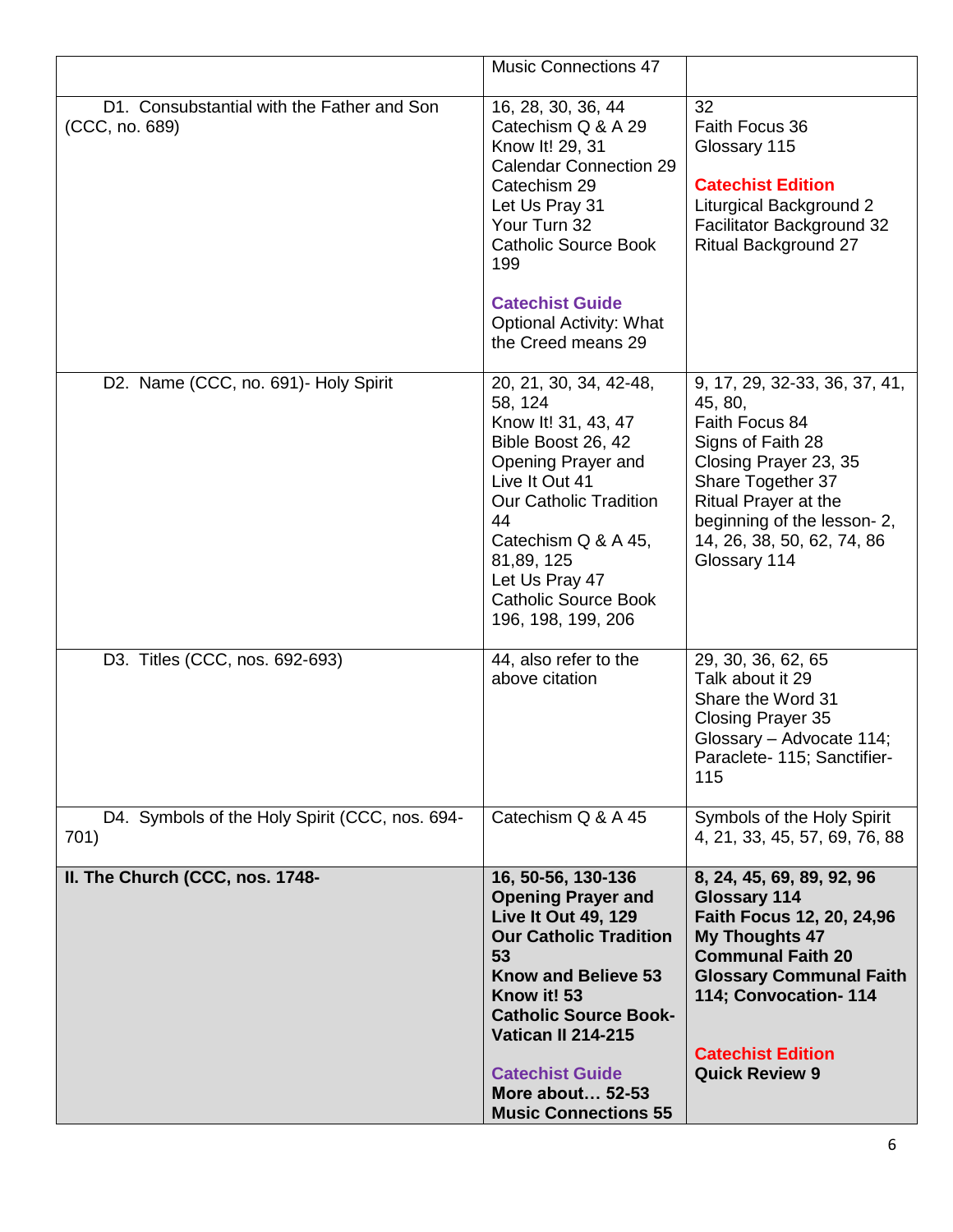|                                                                | <b>ACRE Connection 56</b>                                                                                 |                                                                                                                                                                                                                                                                                                       |
|----------------------------------------------------------------|-----------------------------------------------------------------------------------------------------------|-------------------------------------------------------------------------------------------------------------------------------------------------------------------------------------------------------------------------------------------------------------------------------------------------------|
| A. Established by Jesus Christ (CCC, no. 748)                  | 50-51<br><b>Our Catholic Tradition</b><br>52                                                              | The teacher/catechist<br>should stress this when<br>presenting 8, 24, 45, 69, 89,<br>92, 96<br>Glossary 114<br>Faith Focus 12, 20, 24,96<br>My Thoughts 47<br><b>Communal Faith 20</b><br><b>Glossary Communal Faith</b><br>114; Convocation-114<br><b>Catechist Edition</b><br><b>Quick Review 9</b> |
| B. Descent of the Holy Spirit (CCC, no. 1287)                  | <b>Bible Boost 42</b>                                                                                     | 31, 32, 44                                                                                                                                                                                                                                                                                            |
| <b>B1. Feast of Pentecost</b>                                  | 42, 43, 44<br><b>Catechist Guide</b><br><b>Optional Activity:</b><br><b>Reflecting on Pentecost</b><br>45 | 31, 32, 42                                                                                                                                                                                                                                                                                            |
| B2. Birth of Church                                            | 42, 43, 44                                                                                                | 42                                                                                                                                                                                                                                                                                                    |
| C. Body of Christ (CCC, nos. 787-796)                          | 16, 50-56<br>Opening Prayer and<br>Live It Out 85<br>Know and Believe 53                                  | 89, 93, 96<br>Glossary 114; Pilgrim<br>People-115                                                                                                                                                                                                                                                     |
| D. Temples of the Holy Spirit (CCC, nos. 797-801)              | 113-120<br><b>Catholic Source Book-</b><br>Theology of the Body<br>211-212                                | The teacher/catechist<br>should include this term<br>when presenting Faith<br>Focus 12 and 65                                                                                                                                                                                                         |
| E. Marks of the Church (CCC, nos. 811-855)                     | 52<br>Know it! 53<br><b>Catholic Source Book</b><br>206                                                   | 65<br>Glossary 114                                                                                                                                                                                                                                                                                    |
| F. Apostles Creed (CCC, Part I, Profession of<br>Faith, Credo) | <b>Catholic Source Book</b><br>198                                                                        | Catholic Source Book 109<br>Refer to Journey with the<br>Spirit Ritual - Profession of<br>Faith 2-3                                                                                                                                                                                                   |
| G. Communion of Saints (CCC, nos. 946-959)                     | 68<br>Know it! 69                                                                                         | The teacher/catechist<br>should include this when<br>presenting 64<br><b>Catechist Edition</b><br>Facilitator Background 65                                                                                                                                                                           |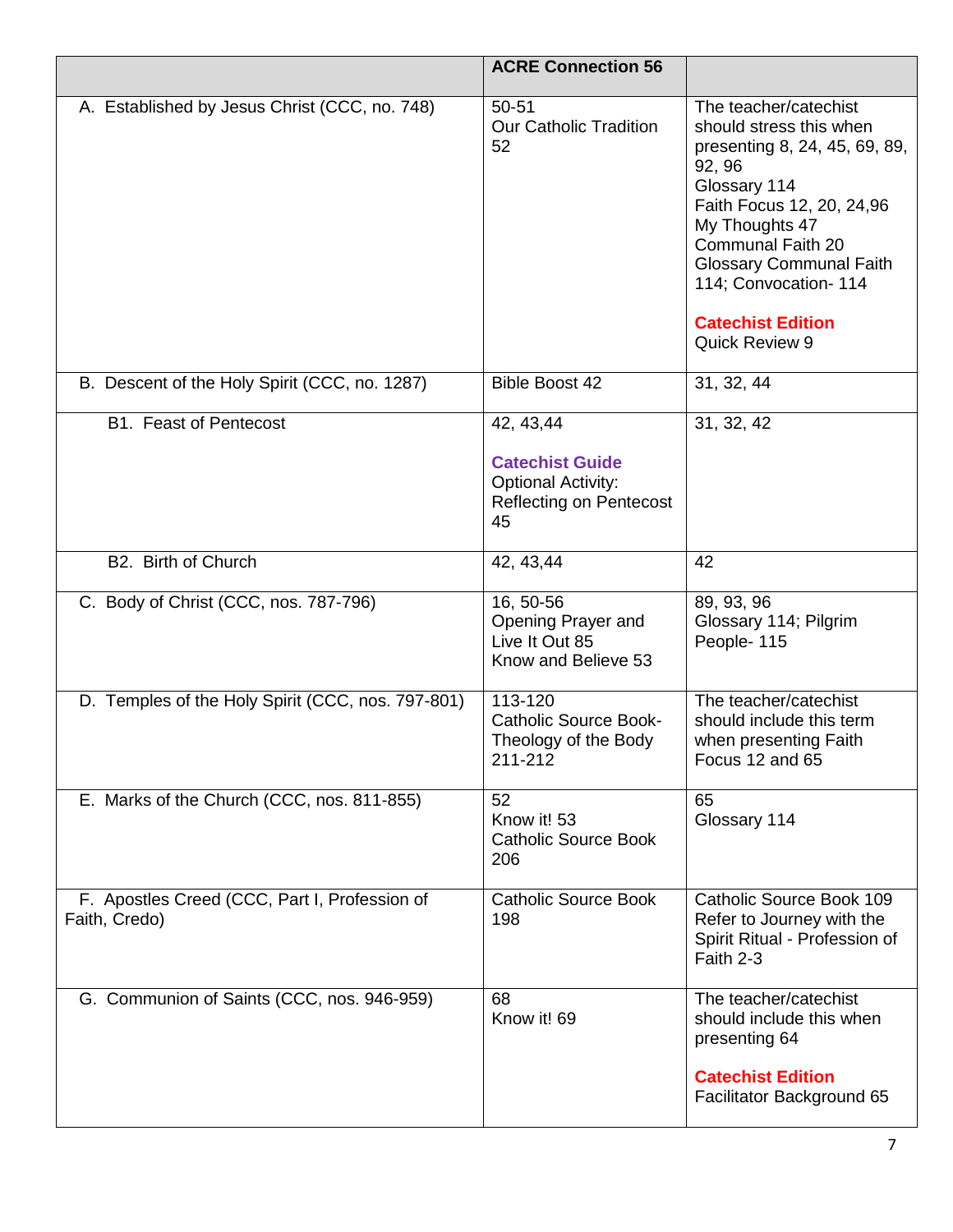| G1. Three States: Church on earth or militant,<br>Church being purified or suffering, and Church in<br>heaven or triumphant. (CCC, no. 954) | 63-71                                                                                                                                                                                                                                     | The teacher/catechist<br>should include this when<br>presenting 64<br><b>Catechist Edition</b><br>Facilitator Background 65                                                                                                     |
|---------------------------------------------------------------------------------------------------------------------------------------------|-------------------------------------------------------------------------------------------------------------------------------------------------------------------------------------------------------------------------------------------|---------------------------------------------------------------------------------------------------------------------------------------------------------------------------------------------------------------------------------|
| H. Seven Sacraments of the Church (CCC, no.<br>1210-1211)                                                                                   | 76, 132, 133<br>Catechism Q & A 89<br>Know it! 89<br>Glossary 221<br><b>Catholic Source Book-</b><br>Symbols of the<br>Sacraments 208<br>Giving Thanks and<br>Praise to God 110<br><b>Catechist Guide</b><br><b>ACRE CONNECTION</b><br>92 | <b>Glossary Sacraments-115;</b><br>Baptism- 114; Confirmation-<br>114; Eucharist- 114<br><b>Catechist Edition</b><br>Facilitator Background 8<br><b>Quick Review 9</b>                                                          |
| I. Grace: Participation in the Trinitarian life (CCC,<br>nos. 987-2005)                                                                     | 20, 88, 89124-127<br>74- Prayer in our Daily<br>Life<br><b>Our Catholic Tradition</b><br>124<br>Catechism Q & A 125<br>Know it! 125<br>Glossary 220<br><b>Catechist Guide</b><br><b>Music Connections 127</b>                             | 5, 28, 68<br>Glossary 114, 115<br><b>Catechist Edition</b><br>Facilitator Background 5                                                                                                                                          |
| J. Sin: Definition (CCC, nos. 1854-1869)                                                                                                    | <b>Our Catholic Tradition</b><br>88, 96<br>Catechism Q & A 97<br>Know it! 89                                                                                                                                                              | 77, 80, 81<br>Faith Focus 6, 12, 84<br>Renunciation of Sin 3<br>Share Together 85<br>Glossary 115                                                                                                                               |
| K. Sacraments of Initiation: Baptism, Confirmation,<br>Eucharist (CCC, no.2.12.)                                                            | 85-92<br><b>Bible Boost 86</b><br><b>Our Catholic Tradition</b><br>88<br>Know it! 89<br>Praise to God 110<br><b>Catholic Customs 89</b><br>Glossary 221<br><b>Catechist Guide</b><br><b>Music Connections 91</b>                          | 8, 9, 20<br>Faith Focus 20<br>Signs of Faith 8<br><b>Glossary Sacraments of</b><br>Initiation -115; Baptism-<br>114; Confirmation- 114;<br>Eucharist- 114; Initiation-<br>114<br><b>Catechist Edition</b><br>Faith in Action 11 |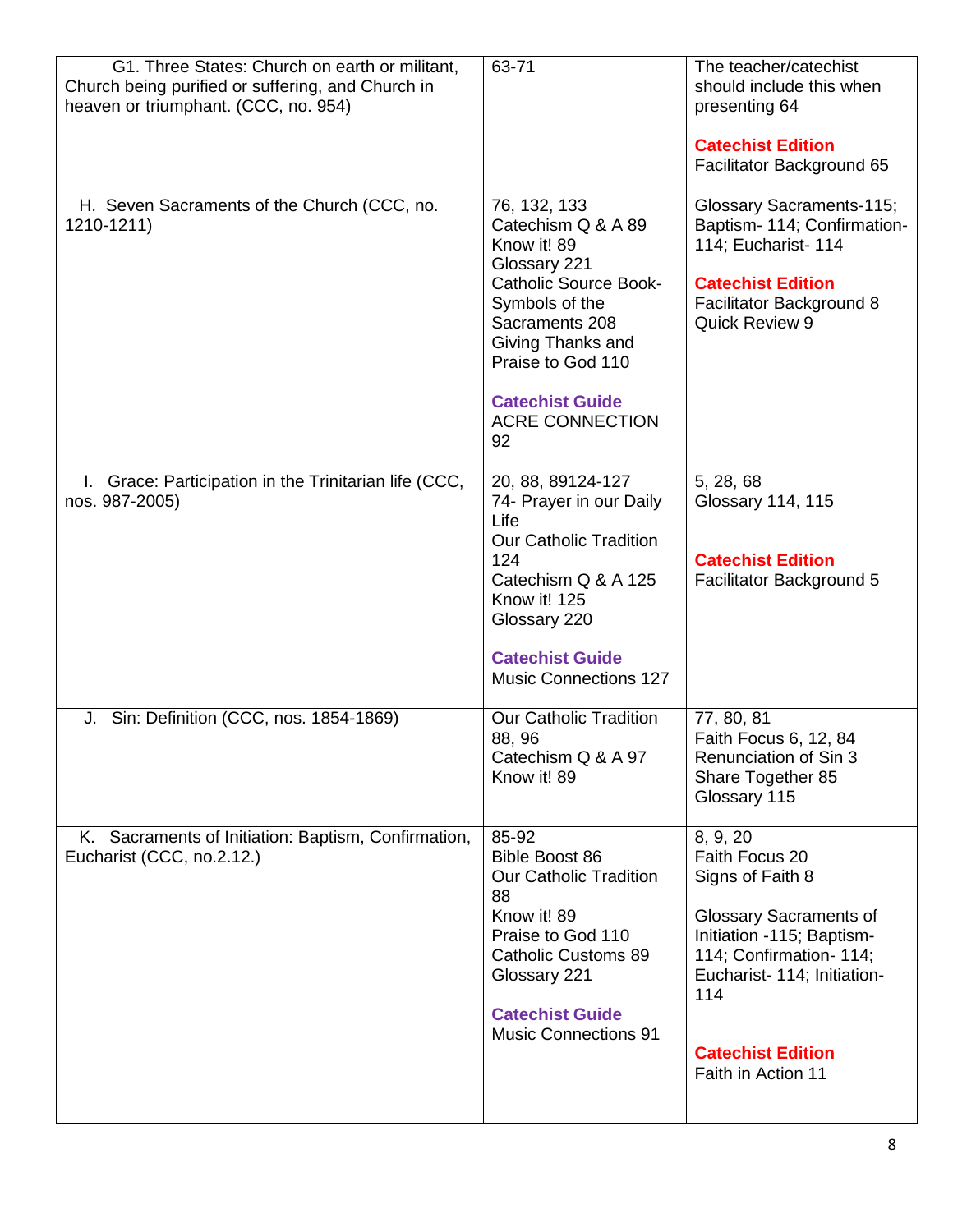| <b>Virtues</b>                                                                      | Glossary 221<br><b>Our Catholic Tradition</b><br>124<br>Catechism Q & A 125<br>Know and Believe 125<br>Know it! 125, 149<br><b>Catechist Guide</b><br><b>Optional Activity: A</b><br>Virtues Venn Diagram<br>125<br><b>Music Connections 127</b>      | Catholic Source Book 113                                                                                                                                                                                                                                               |
|-------------------------------------------------------------------------------------|-------------------------------------------------------------------------------------------------------------------------------------------------------------------------------------------------------------------------------------------------------|------------------------------------------------------------------------------------------------------------------------------------------------------------------------------------------------------------------------------------------------------------------------|
| L1. Theological: Faith, Hope and Charity (CCC,<br>nos. 1812-1829)                   | 104, 124,<br><b>Catholic Source Book</b><br>205                                                                                                                                                                                                       | Catholic Source Book 113                                                                                                                                                                                                                                               |
| L2. Cardinal: Justice, Prudence, Fortitude and<br>Temperance (CCC, nos. 11804-1811) | 124, 125<br><b>Catholic Source Book</b><br>205                                                                                                                                                                                                        | Catholic Source Book 113                                                                                                                                                                                                                                               |
| M. Four Last Things: Death, Judgement, Heaven,<br>Hell (CCC, nos. 1020-1050)        | 36, 66-72<br>Opening Prayer and<br>Live It Out 65<br><b>Our Catholic Tradition</b><br>68<br>Catechism Q & A 69<br><b>Bible Boost 66</b><br>Know it! 69<br><b>Catholic Source Book</b><br>206<br><b>Catechist Guide</b><br><b>Music Connections 71</b> | The teacher/catechist<br>should stress this when<br>presenting the Apostles<br><b>Creed Catholic Source</b><br>Book 109 and The Nicene<br><b>Creed Catholic Source</b><br><b>Book 106</b>                                                                              |
| N. Precepts of the Church (CCC, nos. 2041-2043)                                     | 132-136<br><b>Our Catholic Tradition</b><br>132<br>Know it! 133<br>Know and Believe 133                                                                                                                                                               | Catholic Source Book 112                                                                                                                                                                                                                                               |
| III. Introduction to the Sacrament of Confirmation<br>(CCC, no.1285)                | 88, 161, 189<br>What's in a Name? 13<br>Catechism Q & A 45,<br>89<br>Know it! 89<br><b>Rite of Confirmation</b><br>110<br><b>Living Beyond</b><br><b>Confirmation 190</b><br><b>Catholic Source Book</b><br>-Symbols of<br><b>Sacraments 208</b>      | 21, 68, 69<br><b>Glossary 114</b><br><b>Call to Celebrate:</b><br><b>Confirmation unfolds the</b><br><b>Sacrament of</b><br><b>Confirmation for the</b><br>student and invites the<br>young person to deepen<br>their relationship with<br>God, affirm their faith and |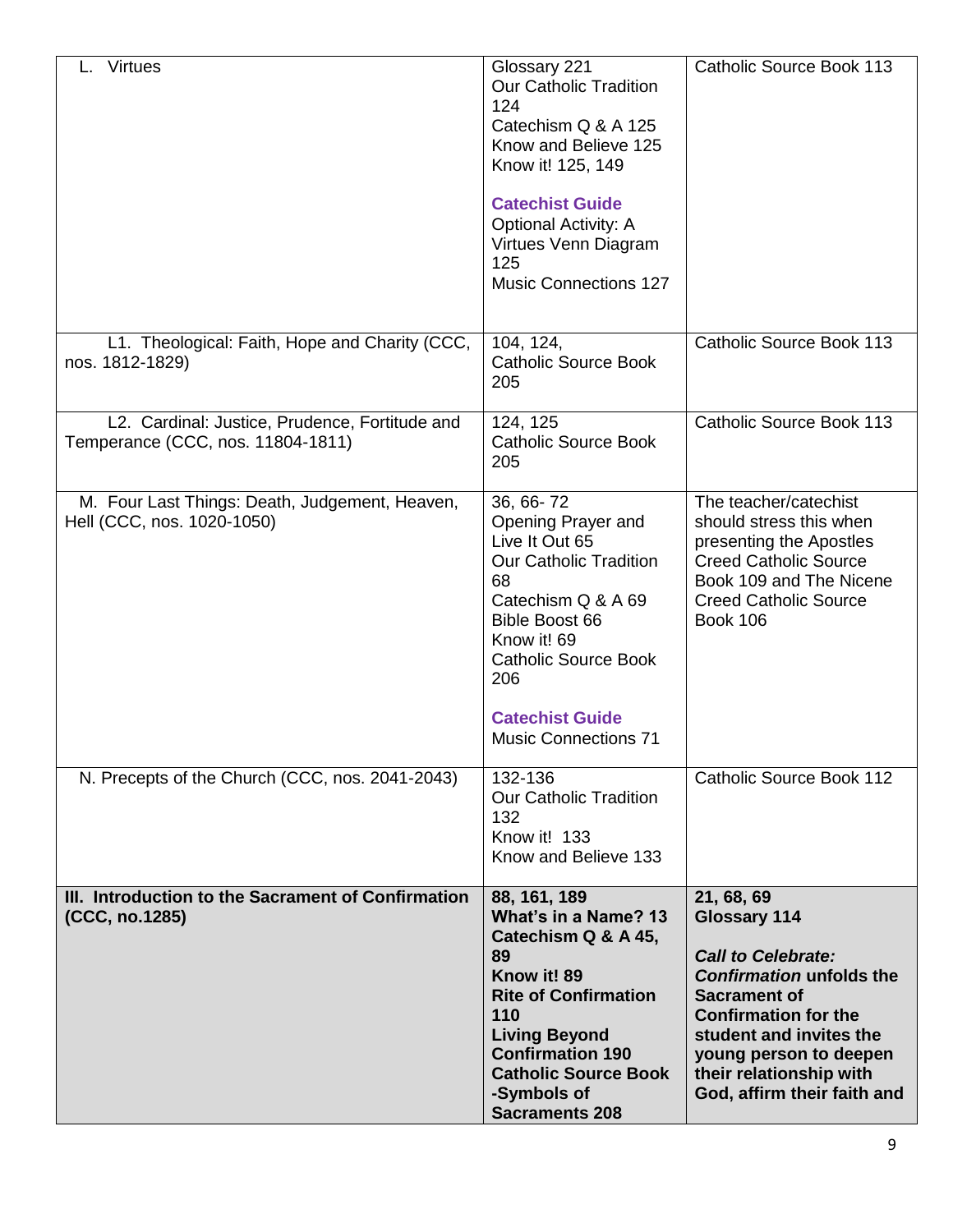|                                                                                           |                                                                                                                                                                                                    | challenges them to live<br>faith in the world.                                                                                                                                                                         |
|-------------------------------------------------------------------------------------------|----------------------------------------------------------------------------------------------------------------------------------------------------------------------------------------------------|------------------------------------------------------------------------------------------------------------------------------------------------------------------------------------------------------------------------|
| A. Old Testament Foreshadowing                                                            | 36, 45<br><b>Bible Boost 34</b>                                                                                                                                                                    | 6, 31, 54, 55                                                                                                                                                                                                          |
|                                                                                           |                                                                                                                                                                                                    | <b>Catechist Edition</b><br>Cultural Background 54, 91<br>Scriptural Background 55                                                                                                                                     |
| A1. Spirit of God (CCC, nos. 707-716)                                                     | 44, 45                                                                                                                                                                                             | 29, 32-33, 36, 37, 41, 45,                                                                                                                                                                                             |
| A2. Anointing (CCC, no. 1293)                                                             | 110<br>Catechism Q & A 45                                                                                                                                                                          | 53, 54-55, 57, 60<br>Faith Focus 56<br>Talk about it 53<br>Refer to Anointed by the<br>Spirit Ritual 50-51                                                                                                             |
|                                                                                           |                                                                                                                                                                                                    | <b>Catechist Edition</b><br>Liturgical Background 50                                                                                                                                                                   |
| A3. Church (CCC, nos.760-762)                                                             | 16, 50-56, 130-136<br>Opening Prayer and<br>Live It Out 49, 129<br><b>Our Catholic Tradition</b><br>53<br>Know and Believe 53<br>Know it! 53<br><b>Catholic Source Book-</b><br>Vatican II 214-215 | 8, 24, 45, 69, 89, 92, 96<br>Glossary 114<br>Faith Focus 12, 20, 24,96<br>My Thoughts 47<br>Communal Faith 20<br><b>Glossary Communal Faith</b><br>114; Convocation- 114<br><b>Catechist Edition</b><br>Quick Review 9 |
| B. Relationship to Baptism (CCC, no. 1285)                                                | 85-92<br><b>Bible Boost 86</b><br><b>Our Catholic Tradition</b><br>88<br>Know it! 89<br>Praise to God 110<br><b>Catholic Customs 89</b><br>Glossary 221                                            | 8<br>Completion of Baptism 21                                                                                                                                                                                          |
| C. Rite of Confirmation (CCC, nos. 1293-1301; cf.<br>Order of Confirmation-2016 revision) | Rite of Confirmation 110<br><b>Catechist Guide</b><br><b>Music Connections 109</b>                                                                                                                 | <b>Catholic Source Book 98-</b><br>101                                                                                                                                                                                 |
| C1. Minister: The Bishop is the ordinary minister                                         | Rite of Confirmation 110                                                                                                                                                                           | 41, 57<br>Catholic Source Book 98,<br>100                                                                                                                                                                              |
| C2. Presentation of Candidates                                                            | Same as above                                                                                                                                                                                      | 57,<br>Catholic Source Book 98                                                                                                                                                                                         |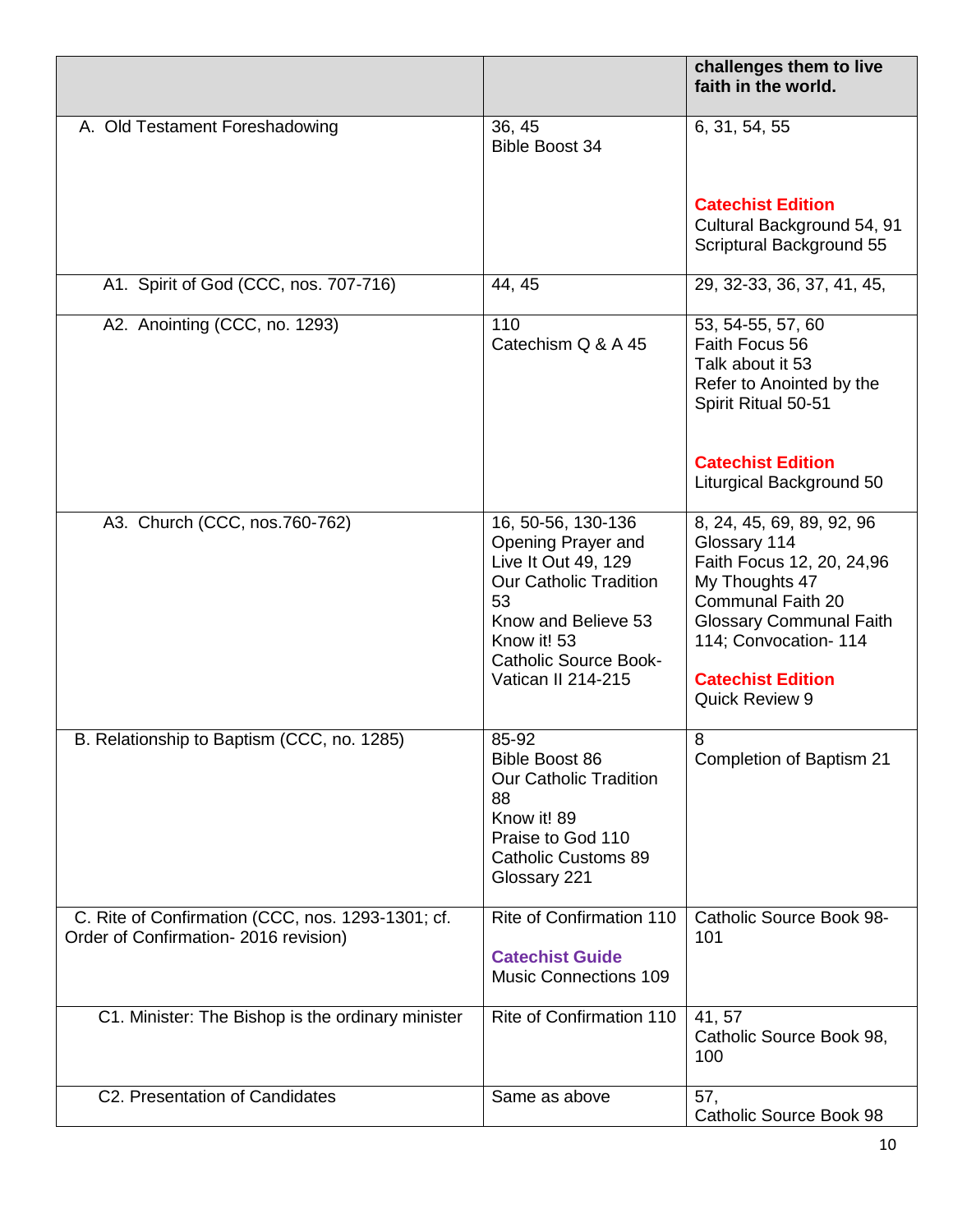| C3. Renewal of Baptismal Promises                                                  | Same as above                                                                                                                                                                                                                                                                                                        | Catholic Source Book 98<br>Refer to Journey of the<br>Spirit Ritual 2-3                                                                                     |
|------------------------------------------------------------------------------------|----------------------------------------------------------------------------------------------------------------------------------------------------------------------------------------------------------------------------------------------------------------------------------------------------------------------|-------------------------------------------------------------------------------------------------------------------------------------------------------------|
| C4. Laying of Hands                                                                | Same as above                                                                                                                                                                                                                                                                                                        | Signs of Faith 28<br>Catholic Source Book 99                                                                                                                |
|                                                                                    |                                                                                                                                                                                                                                                                                                                      | <b>Catechist Edition</b><br><b>Ritual Background 39</b>                                                                                                     |
| C5. Matter: Anointing with sacred chrism on<br>forehead (cf. CCC, nos. 1289, 1291) | Same as above                                                                                                                                                                                                                                                                                                        | 53, 54, 55, 60, 68<br><b>Glossary Chrism-114</b><br>Catholic Source Book 99                                                                                 |
| C5a. Role of the Sponsor (cf. Code of Canon<br>Law, 892-893)                       | Same as above                                                                                                                                                                                                                                                                                                        | Share Together 13<br>Catholic Source Book 103                                                                                                               |
| C5b. Choosing of a Confirmation name                                               | What's in a Name? and<br>the Scripture 13                                                                                                                                                                                                                                                                            | 57, Signs of Faith 9<br>Think about it 9<br>Living It Out Today 22<br>Catholic Source Book 102                                                              |
| C5c. Royal Priesthood (CCC, nos.783-786)                                           | 189<br>Living Beyond<br>Confirmation 190<br>Living Out Our<br><b>Baptismal Call 162</b>                                                                                                                                                                                                                              | Faith Focus 56                                                                                                                                              |
| C6. Form: "Be sealed with the gift of the Holy<br>Spirit."                         | 88<br><b>Rite of Confirmation 110</b>                                                                                                                                                                                                                                                                                | 60<br>Faith Focus 56, 57                                                                                                                                    |
| C7. Sign of Peace                                                                  | Rite of Confirmation 110                                                                                                                                                                                                                                                                                             | Catholic Source Book 99                                                                                                                                     |
| D. Effects                                                                         | 88, 161, 189<br>Know and Believe 89<br>What's in a Name? 13<br>Catechism Q & A 45, 89<br>Know it! 89<br>Rite of Confirmation 110<br>Living Beyond<br>Confirmation 190<br>Living Out Our<br><b>Baptismal Call and</b><br>Answering the Call to<br>Serve 162<br><b>Catechist Guide</b><br><b>Music Connections 189</b> | 9, 21, 33, 41, 45, 47, 48, 53,<br>56, 65, 68, 69, 89,<br>Faith Focus 48, 60, 90, 92<br>Using the Gifts 45<br><b>Catechist Edition</b><br>Faith in Action 11 |
| D1. Completes and deepens the grace of<br>Baptism (CCC., nos. 1302-1305)           | 88<br>Start Living 87                                                                                                                                                                                                                                                                                                | 8, 9, 33, 53, 89<br>Completion of Baptism 21                                                                                                                |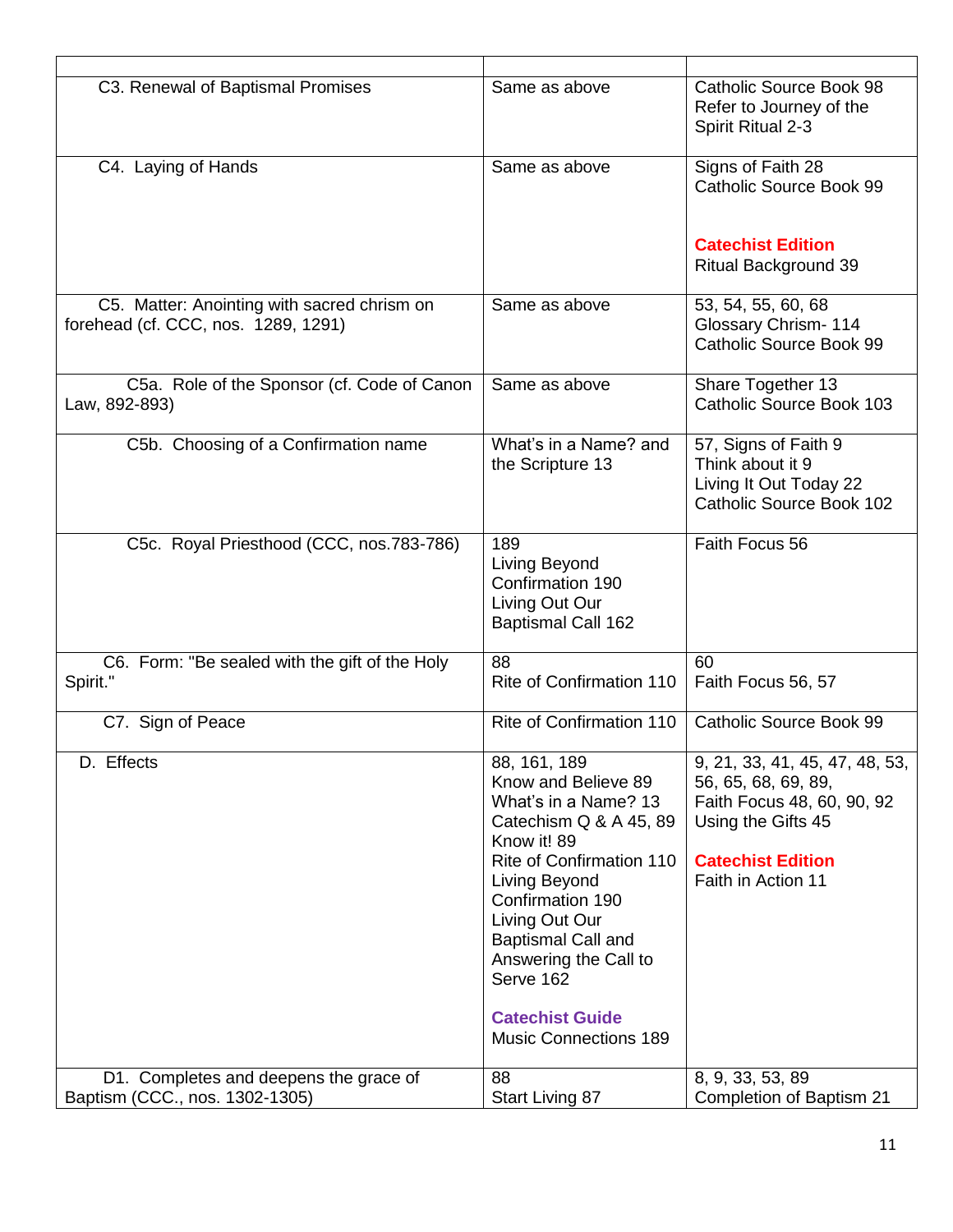|                                                                                                                                               | Living Out Our<br><b>Baptismal Call 162</b>                                                                                                                                 |                                                                                                                                                                                                                                                                                                                                                                                                      |
|-----------------------------------------------------------------------------------------------------------------------------------------------|-----------------------------------------------------------------------------------------------------------------------------------------------------------------------------|------------------------------------------------------------------------------------------------------------------------------------------------------------------------------------------------------------------------------------------------------------------------------------------------------------------------------------------------------------------------------------------------------|
| D2. Unites one more fully to Christ (CCC., nos.<br>1302-1305)                                                                                 | 88                                                                                                                                                                          | 21, 44, 65, 68, 69, 89                                                                                                                                                                                                                                                                                                                                                                               |
| D3. Consecrated to the Church (CCC., nos.<br>1302-1305)                                                                                       | 88<br>Being a Catholic 189                                                                                                                                                  | 21, 43, 45, 56, 65, 68, 89,<br>92, 96                                                                                                                                                                                                                                                                                                                                                                |
| D4. Indelible mark or seal of the Holy Spirit (cf.<br>CCC, no. 1295)                                                                          | 88                                                                                                                                                                          | 9,56<br>Seal-57                                                                                                                                                                                                                                                                                                                                                                                      |
| D5. Full outpouring of the Holy Spirit which<br>gives a special strength to witness to and defend the<br>faith                                | 88<br>Living Out Our<br><b>Baptismal Call and</b><br>Answering the Call to<br>Serve 162<br>Being a Catholic 189                                                             | 9, 33, 60, 68, 69, 89, 93, 96<br><b>Reflection for Mission 93</b>                                                                                                                                                                                                                                                                                                                                    |
| D5a. Gifts of the Holy Spirit (CCC, no. 1831)                                                                                                 | Being a Catholic and<br>the Gifts of the Holy<br>Spirit 189<br><b>Catholic Source Book</b><br>206                                                                           | 41, 42, 43, 44, 45, 47, 48,<br>69<br>Share the Word 43<br>Think about it 43<br>The Seven Gifts of the Holy<br>Spirit 41<br>Glossary- Gifts of the Spirit<br>114<br>Glossary Courage- 114,<br>Knowledge- 114;<br>Reverence- 115; Right<br>Judgement- 115;<br>Understanding-115;<br>Wisdom- 115; Wonder and<br>Awe- 115; Understanding-<br>115<br><b>Catechist Edition</b><br>Liturgical Background 38 |
| D5b. Fruits of the Holy Spirit (CCC,<br>no.1832)                                                                                              | 74<br><b>Catholic Source Book</b><br>206                                                                                                                                    | Share Together 73<br><b>Catholic Source Books 113</b>                                                                                                                                                                                                                                                                                                                                                |
| IV. Discipleship: The Joy of being a witness to the<br>life of Christ as a fully initiated Catholic Christian!<br>(CCC, nos. 1285, 1294-1296) | 145-152<br>153-162<br><b>Catholic Social</b><br>Teaching 23, 39, 55,<br>71, 91, 107, 127, 143,<br>159, 179,<br><b>Catholic Source Book</b><br>207<br><b>Catechist Guide</b> | 45, 56, 57, 89, 93,<br>Faith Focus 56, 60, 92<br>Discipleship and Mission 56<br>Reflection for the Mission<br>93<br><b>Mission Project 95</b><br>Glossary 114; Mission- 115<br>Refer to Challenged by the<br>Spirt Ritual 86-87                                                                                                                                                                      |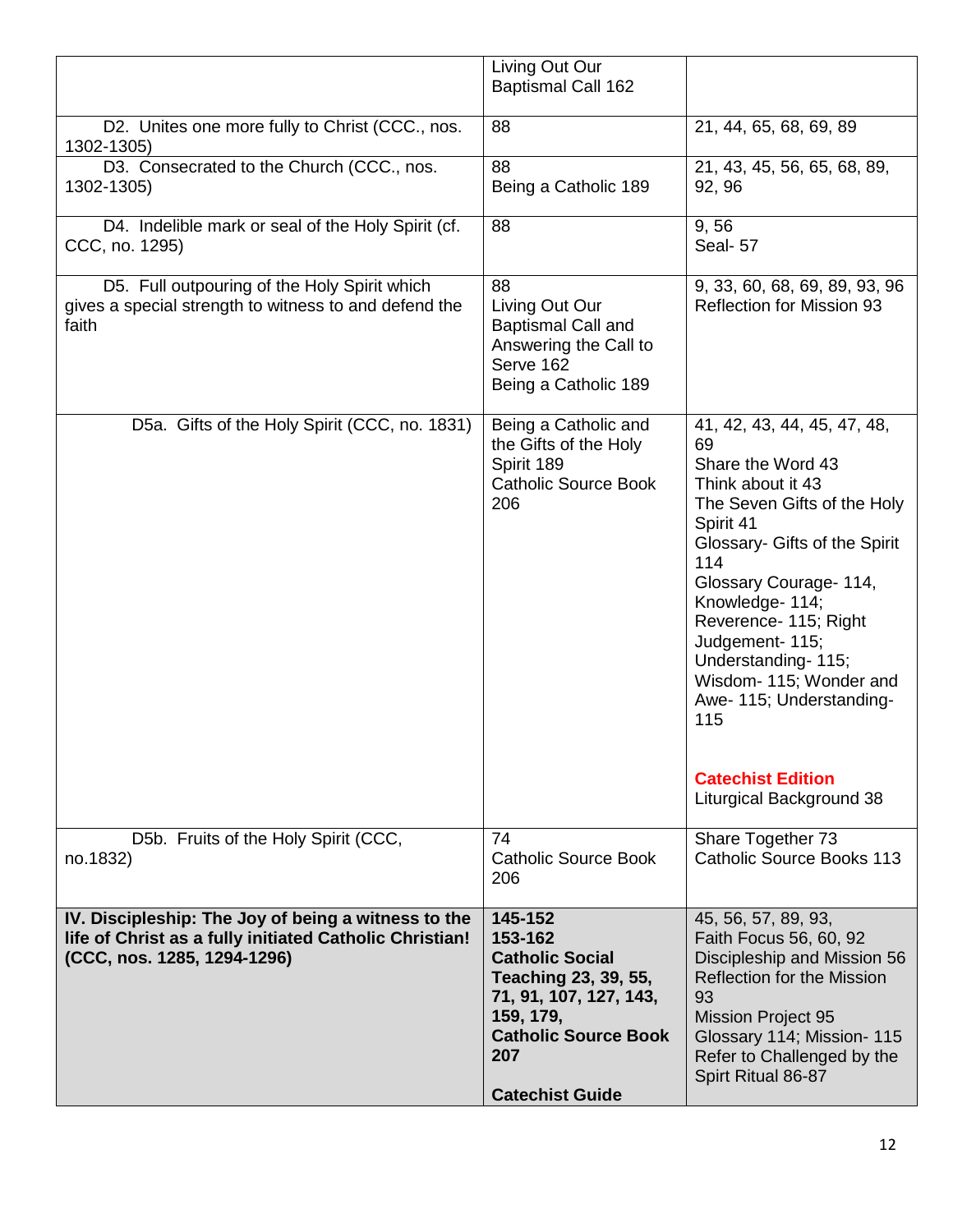|                                                                                                                                                                                                    | <b>Optional Activities</b><br>146, 147                                                            | <b>Catholic Social Teaching</b><br>11, 23, 35, 47, 59, 71, 83,<br>95<br><b>Catechist Edition</b><br>Faith in Action 11<br>Introduction to Catholic<br>Social Teaching 11<br>Facilitator Background 56                                                                                                                                                                                         |
|----------------------------------------------------------------------------------------------------------------------------------------------------------------------------------------------------|---------------------------------------------------------------------------------------------------|-----------------------------------------------------------------------------------------------------------------------------------------------------------------------------------------------------------------------------------------------------------------------------------------------------------------------------------------------------------------------------------------------|
| 1. (I: D:3) Titles of the Holy Spirit: Paraclete,<br>Advocate, Spirit of Truth (CCC, nos. 692-693)                                                                                                 | 20, 21, 30, 34, 42-48,<br>58, 124                                                                 | 29, 30, 36, 62, 65<br>Talk about it 29<br>Share the Word 31<br>Closing Prayer 35<br>Glossary - Advocate 114;<br>Paraclete- 115; Sanctifier-<br>115                                                                                                                                                                                                                                            |
| 2. (1:0:4) Symbols of the Holy Spirit: Holy Spirit,<br>water, anointing, fire, cloud and light, seal, hand,<br>finger, dove (CCC, nos. 694-701)                                                    | 44,<br>Catechism Q & A 45                                                                         | Symbols of the Holy Spirit<br>4, 21, 33, 45, 57, 69, 76, 88                                                                                                                                                                                                                                                                                                                                   |
| 3. (III: D) Gifts of the Holy Spirit: Gifts of the Holy<br>Spirit: wisdom, understanding, counsel, fortitude,<br>knowledge, piety, fear of the Lord (CCC, no. 1831)                                | Being a Catholic and<br>the Gifts of the Holy<br>Spirit 189<br><b>Catholic Source Book</b><br>206 | 41, 42, 43, 44, 45, 47, 48<br>Share the Word 43<br>Think about it 43<br>The Seven Gifts of the Holy<br>Spirit 41<br>Glossary- Gifts of the Spirit<br>114<br>Glossary Courage- 114,<br>Knowledge- 114;<br>Reverence- 115; Right<br>Judgement- 115;<br>Understanding-115;<br>Wisdom- 115; Wonder and<br>Awe- 115; Understanding-<br>115<br><b>Catechist Edition</b><br>Liturgical Background 38 |
| 4. (III: D, 6) Fruits of the Holy Spirit:<br>a. charity, joy, peace, patience, kindness,<br>goodness, generosity, gentleness,<br>faithfulness, modesty, self-control, chastity.<br>(CCC, no. 1832) | 74<br><b>Catholic Source Book</b><br>206                                                          | Share Together 73<br><b>Catholic Source Books 113</b>                                                                                                                                                                                                                                                                                                                                         |
| b. Combat deadly sins of pride, anger, envy,<br>lust, greed, sloth and gluttony (CCC, no.<br>1866)                                                                                                 | <b>Catholic Source Book</b><br>206                                                                | The teacher/catechist<br>should include a discussion<br>of the capital sins when<br>presenting 77-85                                                                                                                                                                                                                                                                                          |
| <b>Capital Sins</b>                                                                                                                                                                                | <b>Catholic Source Book</b><br>206                                                                | The teacher/catechist<br>should include a discussion                                                                                                                                                                                                                                                                                                                                          |